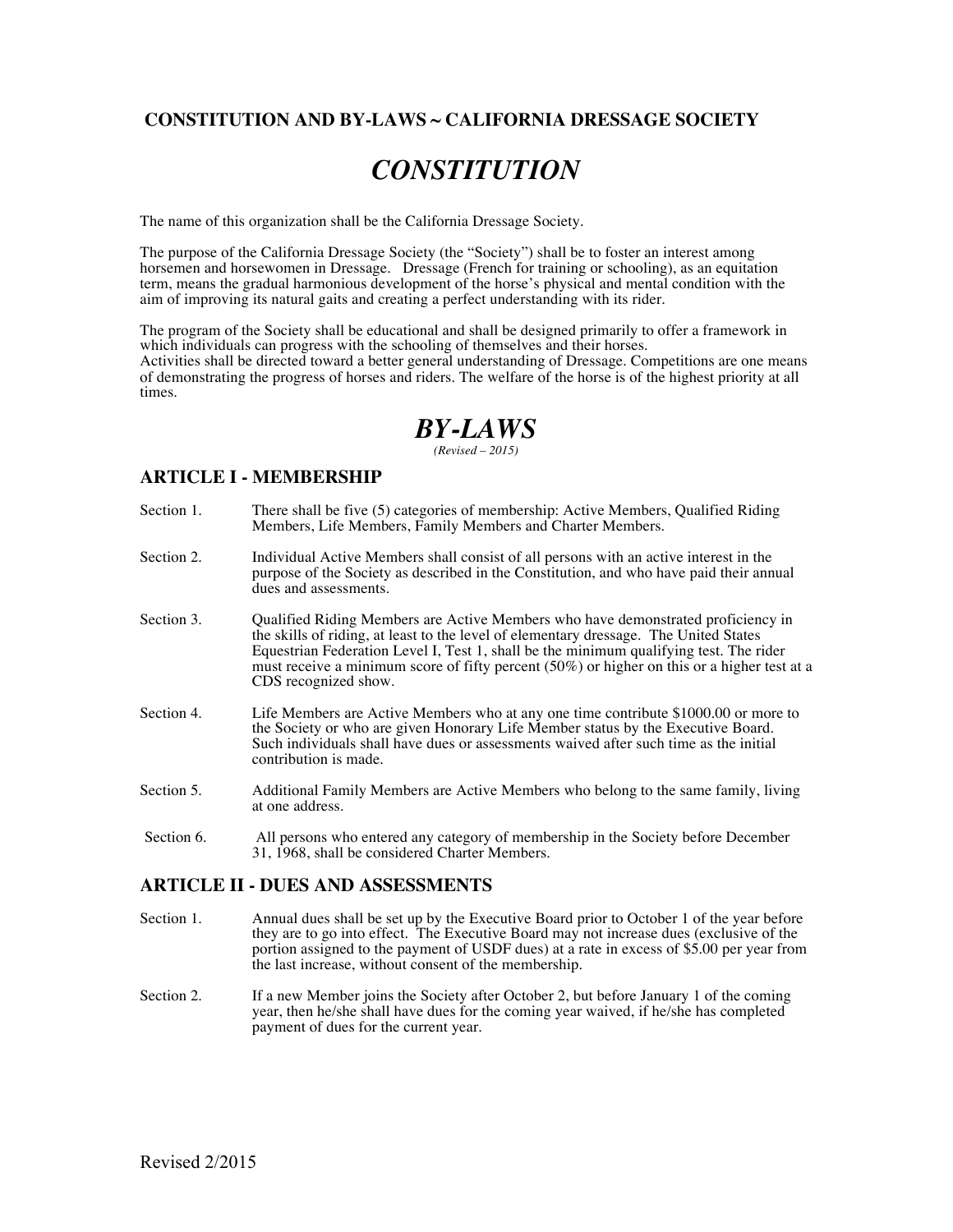# **ARTICLE III - RIGHTS AND PRIVILEGES**

- Section 1 All Active Members in good standing shall be entitled to one vote each, shall be eligible to hold office in the Society, shall be eligible to become Qualified Riding Members, and may be eligible to participate in any CDS approved function for which they are qualified.
- Section 2. Life Members shall be entitled to all rights and privileges of Active Membership.

#### **ARTICLE IV - VOTING**

- Section 1. All Active Members in good standing shall be entitled to one vote each.
- Section 2 Voting for directors and proposed changes in the By-Laws of the Society shall be by mail or electronic ballot.

#### **ARTICLE V - ELECTION OF DIRECTORS**

| Section 1: | Eleven Directors shall be elected by and chosen from the Membership<br>a. Two of the Directors shall be elected by the Chapter Membership of the Southern<br>Region.<br>b. Two of the Directors shall be elected by the Chapter Membership of the Central<br>Region.<br>c. Two of the Directors shall be elected by the Chapter Membership of the Northern<br>Region.<br>d. Five Directors shall be elected by and chosen from the entire Membership.<br>e. The Executive Board shall assign Chapters to Regions as outlined in the Standing<br>Rules. Such assignments shall be published in Dressage Letters and the CDS Roster.<br>Regional Directors shall reside within the regions they represent.                                                                                                                                                                                                                                                                                                                                                                   |
|------------|----------------------------------------------------------------------------------------------------------------------------------------------------------------------------------------------------------------------------------------------------------------------------------------------------------------------------------------------------------------------------------------------------------------------------------------------------------------------------------------------------------------------------------------------------------------------------------------------------------------------------------------------------------------------------------------------------------------------------------------------------------------------------------------------------------------------------------------------------------------------------------------------------------------------------------------------------------------------------------------------------------------------------------------------------------------------------|
| Section 2. | Directors shall be elected for a term of three $(3)$ years, starting in January, on a rotation<br>basis.<br>a. Directors may serve no more than three terms consecutively. After an absence of one<br>year from the Board, an individual may run for office again. (Effective with the Election<br>of 1995)                                                                                                                                                                                                                                                                                                                                                                                                                                                                                                                                                                                                                                                                                                                                                                |
| Section 3. | Only Active Members in good standing shall be eligible to hold office.                                                                                                                                                                                                                                                                                                                                                                                                                                                                                                                                                                                                                                                                                                                                                                                                                                                                                                                                                                                                     |
| Section 4. | The Executive Board shall select a nominations committee no later than June. At that<br>time the Active Membership shall be notified that nominations are open. Nominations<br>shall close 30 days prior to the last date on which ballots must be returned.<br>a. The nominations committee shall consist of three (3) Directors whose terms do not<br>end in the year in question, and three (3) Active Members who are not voting members of<br>the Executive Board.<br>b. It shall be the duty of this committee to present a list of nominees for all offices open<br>for election to the Executive Board. The committee shall receive nominations from the<br>Active Membership and for Regional Directors from the active members from that region<br>and shall, where necessary, nominate individuals for office. Nominations from the<br>Membership shall be made by submitting a petition to the nominations committee, signed<br>by ten (10) Active Members.<br>c. All nominations must be received not later than midnight of closing date for<br>nominations. |
| Section 5. | In all cases, consent of the nominee must be obtained prior to the election.                                                                                                                                                                                                                                                                                                                                                                                                                                                                                                                                                                                                                                                                                                                                                                                                                                                                                                                                                                                               |
| Section 6. | The Secretary shall prepare an online ballot and any necessary paper ballots for those<br>without email, of the nominees for directors and any bylaw changes. Such ballot shall be<br>mailed if requested and available for voting online to all Active Members no less than<br>fifteen (15) days prior to the last date on the material to be recognized by the Society. The<br>voting shall be tracked electronically and each ballot shall provide for one voter per<br>member.<br>a. The online voting shall be tabulated electronically the day after the closing date of the<br>election. A committee of three (3) Active Members not connected with the Executive                                                                                                                                                                                                                                                                                                                                                                                                   |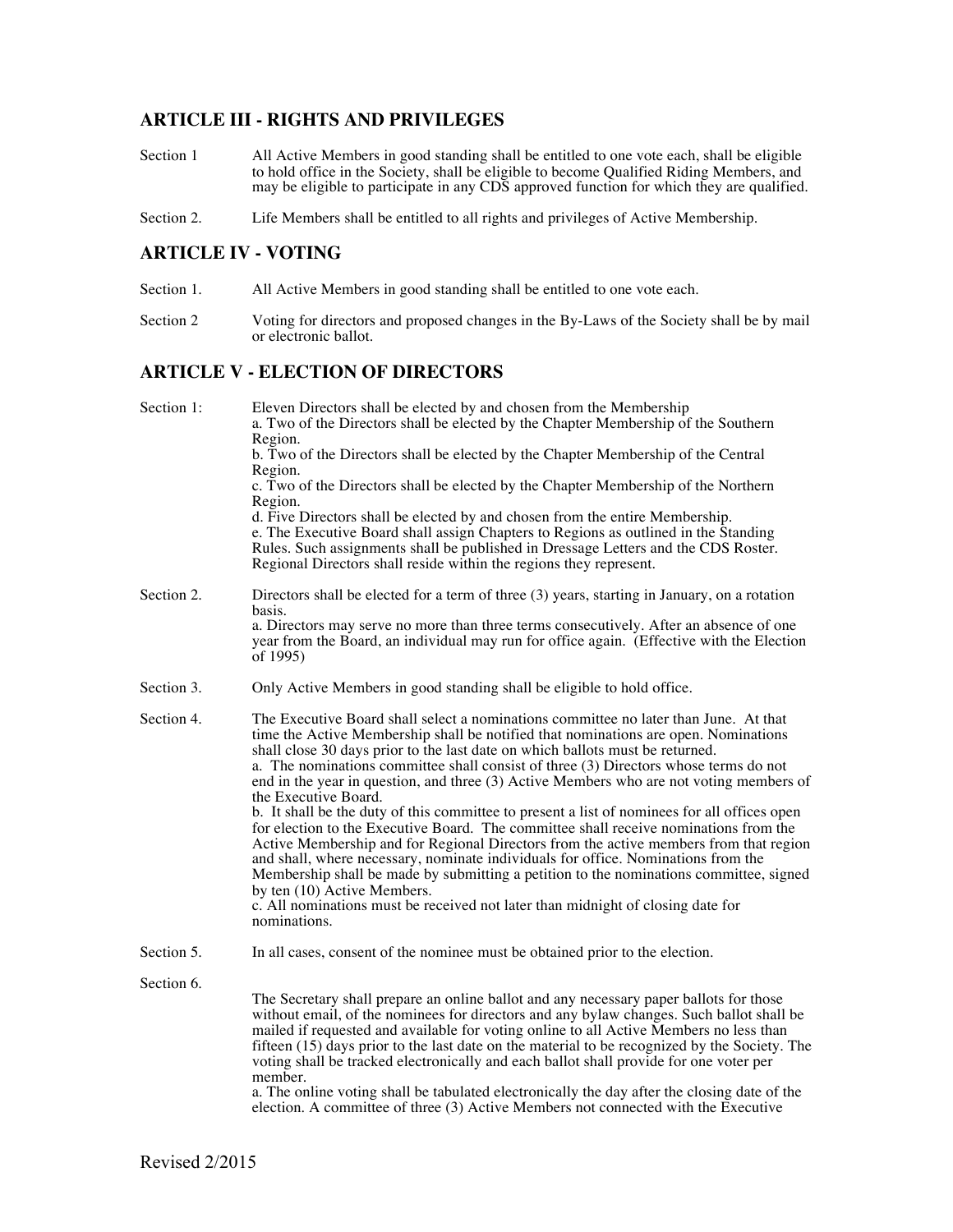|             | Board shall, in the presence of each other, review and count the paper ballots. The result<br>of the electronic tabulation and the counting of the paper ballots shall be the official<br>election result.<br>b. Any paper ballots shall all be sealed in an envelope after counting. The outside of the<br>envelope shall carry the date and official result of the election, as well as the signatures of<br>the committee members and the envelope shall be returned to the Secretary to be files.<br>c. All paper ballots shall be kept for one year.<br>d. Any paper ballot received after the closing day shall be discarded.<br>e. A simple majority of the ballots cast will rule in election of directors.<br>f. In the case of only one candidate for an open position, the executive board has the<br>option to take a written email vote of acclamation. |
|-------------|----------------------------------------------------------------------------------------------------------------------------------------------------------------------------------------------------------------------------------------------------------------------------------------------------------------------------------------------------------------------------------------------------------------------------------------------------------------------------------------------------------------------------------------------------------------------------------------------------------------------------------------------------------------------------------------------------------------------------------------------------------------------------------------------------------------------------------------------------------------------|
| Section 7.  | The President of the Society shall be one of the Directors. Such President shall be elected<br>at the first meeting of the each year by the Executive Board. No Director may be elected<br>President the first year of their service on the Board and must serve as President Emeritus<br>the last year of their Board Service.                                                                                                                                                                                                                                                                                                                                                                                                                                                                                                                                      |
| Section 8.  | The Vice-President of the Society shall be one of the Directors. Such Vice-President<br>shall be elected at the first meeting of the year by the Executive Board for a term of one<br>year.                                                                                                                                                                                                                                                                                                                                                                                                                                                                                                                                                                                                                                                                          |
| Section 9.  | Directors shall attend Executive Board Meetings. Those Directors who fail to attend in<br>person, without good cause, more than two (2) meetings during the calendar year may be<br>asked to resign from the Executive Board.                                                                                                                                                                                                                                                                                                                                                                                                                                                                                                                                                                                                                                        |
| Section 10. | The President of the Society shall appoint a replacement for any Director who is unable<br>to complete his term. The appointment must be approved by a simple majority of the<br>Board of Directors.                                                                                                                                                                                                                                                                                                                                                                                                                                                                                                                                                                                                                                                                 |

## **ARTICLE VI - ANNUAL APPOINTMENT OF OFFICERS**

- Section 1. The Technical / Historical Advisor shall be appointed by the newly elected President with the approval of the Executive Board.
- Section 2. The Secretary shall be appointed by the newly elected President with the approval of the Executive Board. The Secretary is an officer of the Board but has no voting status.
- Section 3. The Treasurer shall be appointed by the newly elected President with the approval of the Executive Board. The Treasurer is an officer of the Board but has no voting status.
- Section 4. The CDS Representative to the Drug Advisory Council, Bureau of Animal Health, Department of Food and Agriculture, State of California, shall be appointed by the President with the approval of the Executive Board. This position is a three (3) year appointment, but may be confirmed annually.
- Section 5. The Society shall maintain a Central Office.

## **ARTICLE VII - DUTIES OF OFFICERS**

- Section 1. The President shall preside over all meetings of the Society and the Executive Board. He/she shall approve the meeting agendas. He/she shall appoint all committee chairpersons with the approval of the Executive Board. He/she shall be an ex-officio member of all committees except the nomination committee. He/she shall make all appointments with the approval of the Executive Board. He/she shall act as representative of the Society.
- Section 2. The Vice-President shall take over in the absence of the President. He/she shall actively maintain and improve communications between members of the Executive Board and perform other duties as requested by the President.
- Section 3. Each Director shall attend Executive Board meetings. Directors shall serve as chairpersons of committees, as appointed by the President. Each Director shall be a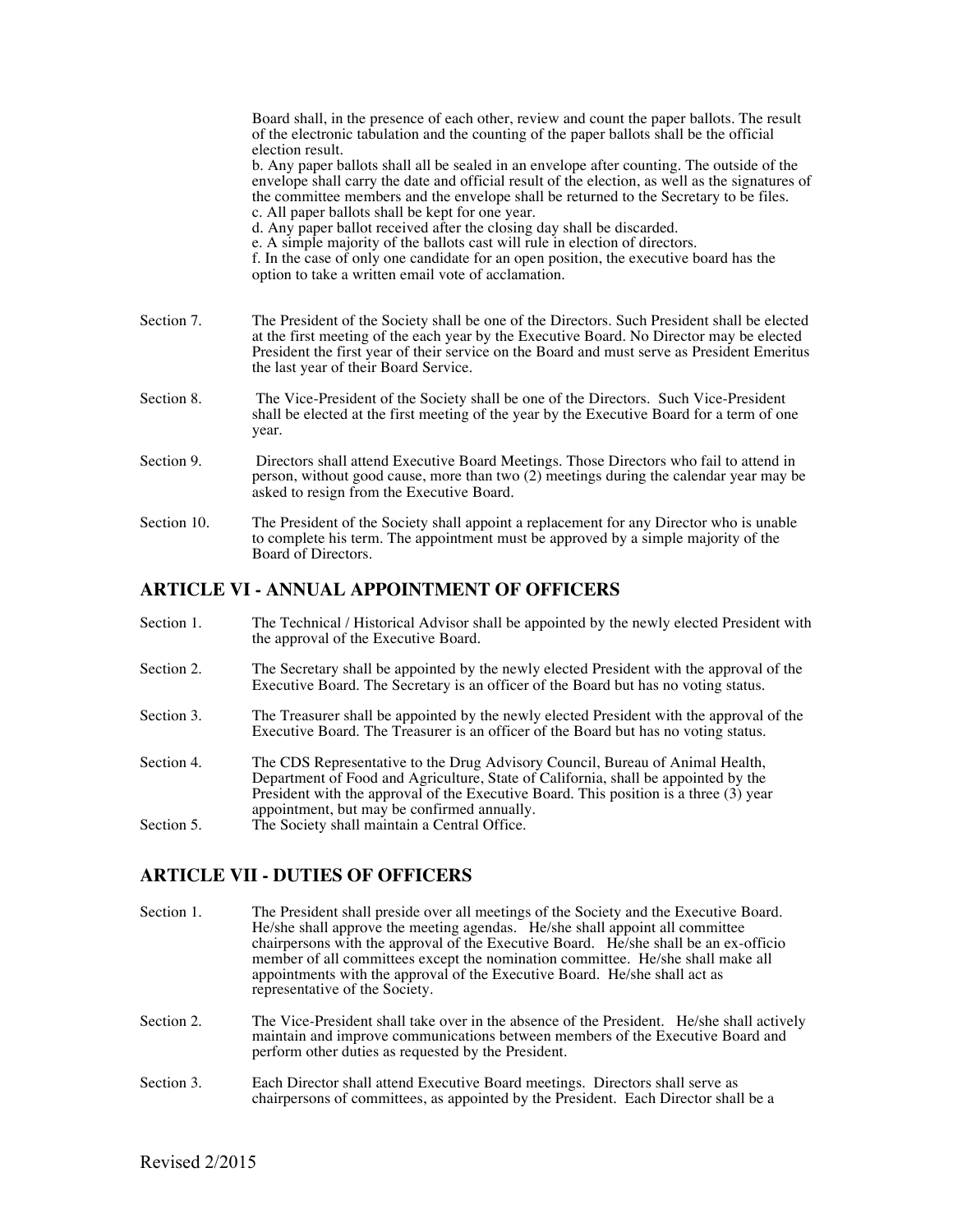|            | voting member of the Executive Board. Regional Directors have a particular obligation<br>to maintain contact with their constituencies and must make a reasonable effort to make<br>themselves aware of Chapter concerns in their area.                                                                                                                                                                                                                                  |
|------------|--------------------------------------------------------------------------------------------------------------------------------------------------------------------------------------------------------------------------------------------------------------------------------------------------------------------------------------------------------------------------------------------------------------------------------------------------------------------------|
| Section 4. | The Technical / Historical Advisor shall act in an advisory capacity to the Society and to<br>the Executive Board. He/she shall be an ex-officio member of the Executive Board.                                                                                                                                                                                                                                                                                          |
| Section 5. | The Secretary shall have the following duties:<br>a. He/she shall take minutes of each meeting of the Society, and of the Executive Board.<br>b. He/she shall notify all Executive Board members of meeting dates and locations, and<br>shall attend to other matters pertaining to meeting procedures as directed by the<br>President.<br>c. He/she shall prepare meeting notices, meeting waivers, and agendas for all meetings<br>with the approval of the President. |
| Section 6. | The Treasurer shall have the following duties:<br>a. He/she shall handle all funds received and paid out by the Society.<br>b. He/she shall bank funds in a bank approved by the Executive Board.<br>c. He/she shall maintain a complete record of all business transactions and be prepared to<br>report on the financial status of the Society at all times.<br>d. He/she shall prepare all regular government filings.                                                |
| Section 7. | Each officer at the expiration of his/her term of office, or upon resignation, shall transfer<br>all records pertaining to his/her office to the succeeding officer within two weeks.                                                                                                                                                                                                                                                                                    |
| Section 8. | The Central Office will maintain the Society's records and monitor its activities.                                                                                                                                                                                                                                                                                                                                                                                       |

# **ARTICLE VIII - EXECUTIVE BOARD**

- Section 1. The Executive Board shall consist of eleven (11) Directors, the Technical / Historical Advisor, the immediate past President, officers, and all standing committee chairpersons. Only the eleven (11) Directors shall be voting members of the Board.
- Section 2. Meetings of the Executive Board shall be held at least quarterly. Every effort shall be made so that such meetings shall not be held more than twice in succession in the same region of California. Special meetings shall be called when deemed necessary by the President or by a written request of a majority of the Directors. Six (6) voting members shall constitute a quorum. Only attending Directors may vote. A Director may, with the majority vote of the other Directors, vote by phone at a scheduled Board meeting, if access to discussions and input capability is provided. If necessary in between scheduled meetings, issues may be resolved by conference call and e-mail votes.
- Section 3. It shall be the duty of the Executive Board to conduct all business of the Society between meetings of the Membership. The Executive Board shall expend those funds deemed necessary to carry on the activities of the Society.
- Section 4. The Executive Board is subject to the orders of the Society and none of its acts shall conflict with the actions taken by the Society.

## **ARTICLE IX - COMMITTEES**

Section 1. There shall be such standing and temporary committees as are deemed necessary to carry on the work of the Society. Committee Chairpersons shall be appointed by the President and shall be approved by the Executive Board.

## **ARTICLE X - MEMBERSHIP INITIATIVE**

Section 1. Whenever ten percent (10%) of the Active Members indicate by written request to the Executive Board that any action be taken or that any action being taken be discontinued, the Executive Board shall submit such request to the Active Membership of the Society by mail or electronic ballot. Such ballot shall be mailed or created online no less than fifteen (15) days prior to the last date on which the voting must be completed.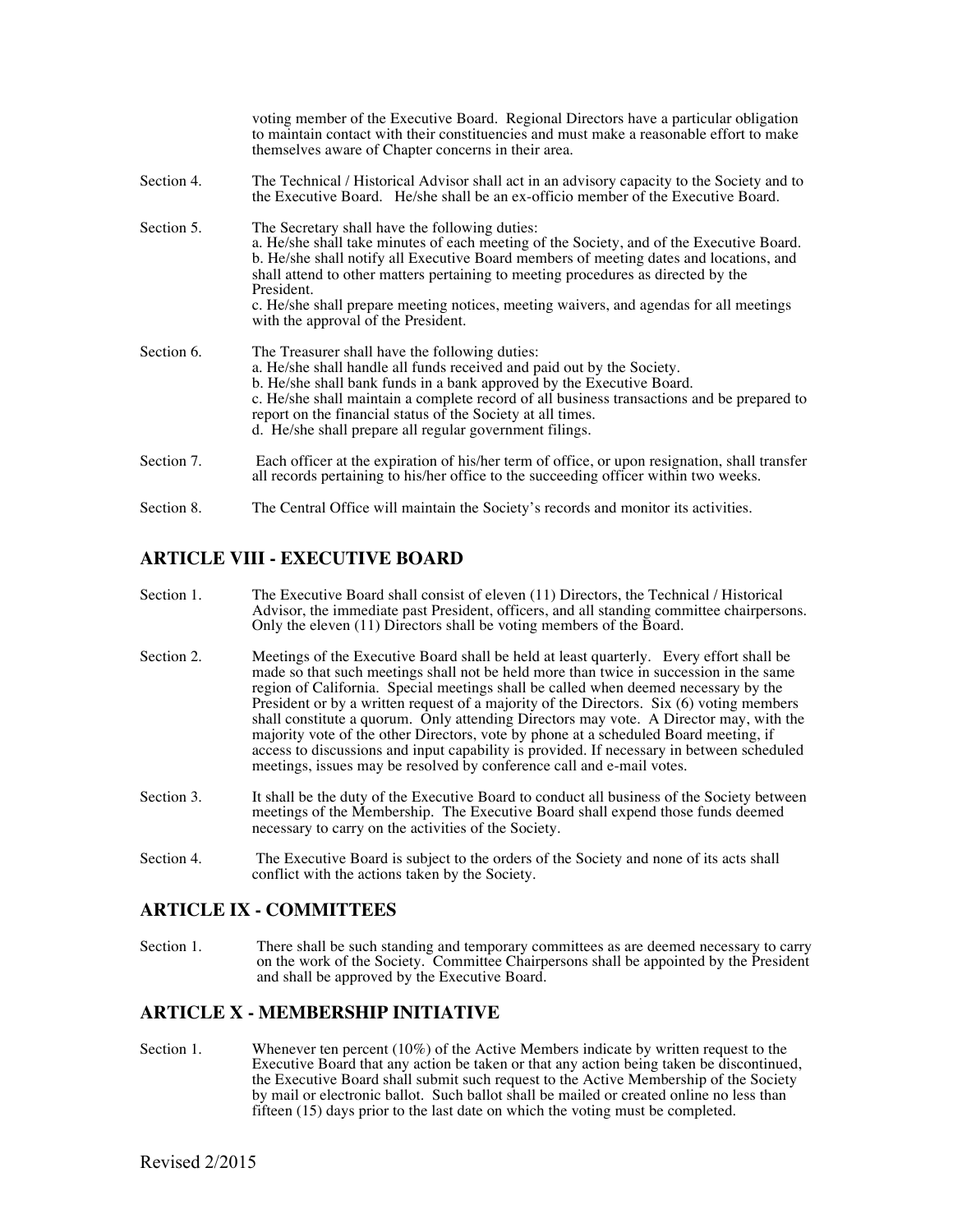Section 2. If votes are cast by at least twenty-five percent (25%) of the Active Members who are entitled to vote, and if a majority of the votes returned declare approval of such request, then the Executive Board shall fulfill the request.

## **ARTICLE XI - MEETINGS**

- Section 1. There shall be one (1) annual business meeting of the active membership each year. At this meeting, annual reports from the President, the Treasurer and the Secretary shall be presented to the membership.
- Section 2. The President may call a business meeting of the Society with at least fifteen (15) days notice. The President may also convene conference calls in between scheduled meetings.
- Section 3. In addition to the Annual Meeting of the Society, there shall be a minimum of four Executive Board meetings of the Society.

#### **ARTICLE XII - LOCAL CHAPTERS**

| Section 1. | Purpose: Local Chapters based on geography shall be formed of CDS members in good<br>standing in order to promote educational activities on the local level and to promote local<br>educational activities and opportunities for competition.                                                                                                                                                                                                                                                                                                                                                                                                                                                                                                                                                                                                                                                                                                                                                                                                                                  |
|------------|--------------------------------------------------------------------------------------------------------------------------------------------------------------------------------------------------------------------------------------------------------------------------------------------------------------------------------------------------------------------------------------------------------------------------------------------------------------------------------------------------------------------------------------------------------------------------------------------------------------------------------------------------------------------------------------------------------------------------------------------------------------------------------------------------------------------------------------------------------------------------------------------------------------------------------------------------------------------------------------------------------------------------------------------------------------------------------|
| Section 2. | Membership: Chapter membership shall be open to persons who are paid members in<br>good standing in the California Dressage Society and who have indicated their interest in<br>association with this Chapter. Any member in good standing with the California<br>Dressage Society who has declared his/her association with this Chapter shall be able to<br>participate in Chapter functions, vote in Chapter elections, and is eligible to hold office in<br>the Chapter.                                                                                                                                                                                                                                                                                                                                                                                                                                                                                                                                                                                                   |
| Section 3. | Governance: The Chapter shall be governed by the Bylaws of the California Dressage<br>Society, Article XII, Sections 1 through 13. In addition, the Chapter shall establish<br>Standing Rules for local governance which shall not be in conflict with the Standing<br>Rules of the Society. Chapter Standing Rules, and any changes to them, shall be<br>approved by the CDS Executive Board.                                                                                                                                                                                                                                                                                                                                                                                                                                                                                                                                                                                                                                                                                 |
| Section 4. | Dues.<br>a. Each member shall pay annual dues to the California Dressage Society which shall be<br>sent to the Central Office together with the official application or renewal form.<br>b. The Chapter may not make any local mandatory assessments to its membership.                                                                                                                                                                                                                                                                                                                                                                                                                                                                                                                                                                                                                                                                                                                                                                                                        |
| Section 5. | Election of Chapter Board Members.<br>a. The Chapter shall determine the number of Board Members. To be considered viable,<br>Chapters should elect a minimum of three (3) board members chosen from the Chapter<br>membership. The maximum number of directors will be established at the Annual<br>Chapter Meeting and will be reflected in the Chapter's Standing Rules.<br>b. The term of office shall be determined by the Chapter in its Standing Rules and shall<br>begin January 1 of the year after the election is held. Terms may be staggered.<br>c. Chapter elections may be by mail or held at a Chapter election meeting with adequate<br>membership notification or create an online election.<br>d. The CDS Secretary and the CDS Central Office must be notified of the elected<br>members and officers (Treasurer/Secretary) of the Chapter Board by January 1 of the<br>year following the election.<br>e. Each Chapter shall annually notify CDS in writing of the number of Board Members,<br>the position of Board members, and of any changes thereto. |
| Section 6. | Nominating Procedures.<br>a. A nominating committee shall be appointed by the current Chapter Board, to begin<br>serving no later than September 1 of each year in which an election is held. This<br>committee shall consist of three $(3)$ members, two of whom are not current members of<br>the Chapter Board.<br>b. The nominating committee shall present a ballot of nominees no later than October at<br>a regularly scheduled business meeting of the Chapter.                                                                                                                                                                                                                                                                                                                                                                                                                                                                                                                                                                                                        |
|            |                                                                                                                                                                                                                                                                                                                                                                                                                                                                                                                                                                                                                                                                                                                                                                                                                                                                                                                                                                                                                                                                                |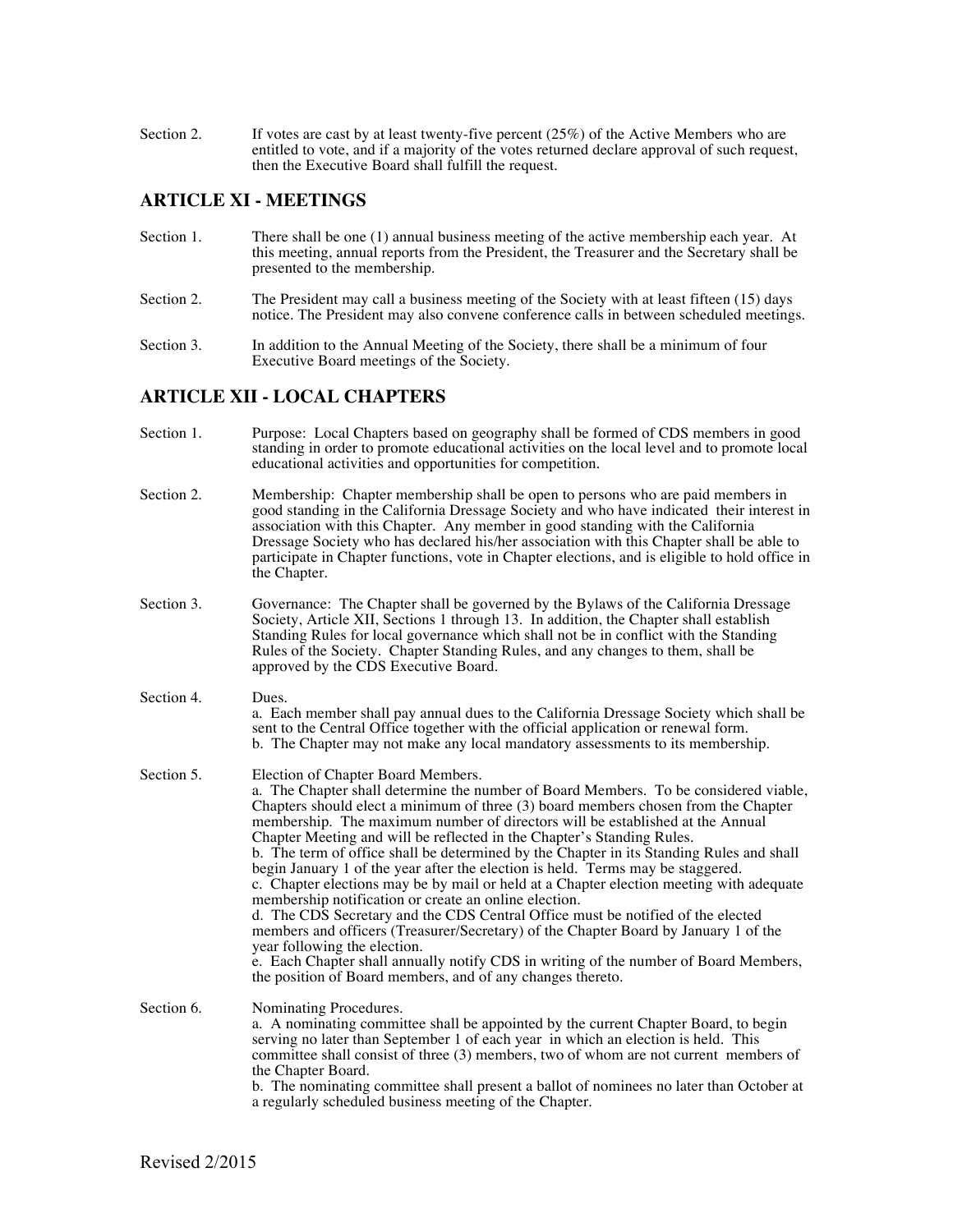| c. In all cases, written consent of the nominee must be obtained.<br>d. Nominations from the floor are permitted subject to presentation of written consent<br>from the nominee.                                                                                                                                                                                                                                                                                                                                                                                                                                                                                                                                                                                                                                                                                                                                                                                                                                                                                                                                                                                                                                                                                                                                                                                                                                                                                                                                                                                                                                                                             |
|--------------------------------------------------------------------------------------------------------------------------------------------------------------------------------------------------------------------------------------------------------------------------------------------------------------------------------------------------------------------------------------------------------------------------------------------------------------------------------------------------------------------------------------------------------------------------------------------------------------------------------------------------------------------------------------------------------------------------------------------------------------------------------------------------------------------------------------------------------------------------------------------------------------------------------------------------------------------------------------------------------------------------------------------------------------------------------------------------------------------------------------------------------------------------------------------------------------------------------------------------------------------------------------------------------------------------------------------------------------------------------------------------------------------------------------------------------------------------------------------------------------------------------------------------------------------------------------------------------------------------------------------------------------|
| <b>Election Procedure</b><br>a. Each candidate shall be listed on the ballot. There may be a provision for write in<br>candidates. However, write-in candidates will not be accepted without prior receipt of<br>written consent.                                                                                                                                                                                                                                                                                                                                                                                                                                                                                                                                                                                                                                                                                                                                                                                                                                                                                                                                                                                                                                                                                                                                                                                                                                                                                                                                                                                                                            |
| b. The ballot shall be made available to all Chapter members.<br>c. The return date must be listed on the ballot. Ballots returned by mail must be<br>postmarked by this date. Ballots may also be returned at a Chapter election meeting<br>which shall be scheduled no later than the return date listed on the ballot.<br>d. Ballots shall be returned to a specific member of the ballot counting committee none<br>of whom are current candidates on the ballot. The name and address of ballot counting<br>committee member must be listed on the ballot.<br>e. If the ballot contains more candidates than there are open board positions, the<br>individuals who receive the most votes will be declared the winners.<br>f. If there are no more candidates than open positions, the election can be by<br>acclamation.<br>g. The Chapter Chair shall announce the winners to the Chapter membership and shall<br>notify CDS of the names, addresses and positions of all elected Board members.<br>h. The election process must be completed by December 31.                                                                                                                                                                                                                                                                                                                                                                                                                                                                                                                                                                                        |
| Officers of the Chapter<br>a. The elected members of the Chapter Board shall select the Chapter Chair from the<br>members of the elected Chapter Board. Co-Chairs are permitted.<br>b. The elected members of the Chapter Board may elect the Chapter Vice-Chair from the<br>members of the elected Chapter Board.<br>c. The Chapter Board may appoint the Chapter Secretary and Chapter Treasurer. These<br>individuals do not have to be elected members of the Chapter Board. One individual may<br>serve as both Secretary and Treasurer.<br>d. The Chapter Board may appoint as many Committee Chairs as are needed to manage<br>the planned activities of the Chapter. These individuals do not have to be elected<br>members of the Chapter Board. Non-elected Chapter Board Committee Chairs do not<br>carry a vote.<br>e. All appointed officers and Committee Chairs must be current members of CDS, in<br>good standing, and their names must be reported to the CDS Central Office as specified<br>under Notification Procedures in Section 10 below.                                                                                                                                                                                                                                                                                                                                                                                                                                                                                                                                                                                            |
| Duties of the Officers<br>a. The Chapter Chair shall preside over all meetings of the Chapter Board. He/She shall<br>approve the meeting agenda. He/she shall appoint all committee chairpersons with the<br>approval of the Chapter Board. He/she shall be an ex-officio member of all committees<br>except the nomination committee. He/she shall make all appointments with the approval<br>of the Chapter Board.<br>b. The Chapter Chair shall appoint a replacement for any Board member who is unable to<br>complete his/her term for any reason. The appointment must be approved by a simple<br>majority of the Chapter Board. The replacement shall have all the rights of an elected<br>director, including voting privileges. The replacement director must run for re-election at<br>the end of the term for which she/he has been appointed.<br>c. The Vice-Chair shall take over in the absence of the Chapter Chair. He/she shall<br>actively maintain and improve communications between members of the Chapter Board<br>and perform other duties as requested by the Chapter Chair.<br>d. Chapter Board members shall attend Chapter Board meetings and shall serve as<br>chairpersons of committees, as appointed. Each elected Chapter Board member shall<br>have one vote.<br>e. The Chapter Secretary shall take minutes of each meeting of the Chapter. He/she shall<br>be responsible to notify all Chapter Board members of meeting dates and locations.<br>He/she shall prepare meeting notices, meeting waivers (hold harmless statement for the<br>meeting), and agendas for all meetings with the approval of the Chapter Chair. |
|                                                                                                                                                                                                                                                                                                                                                                                                                                                                                                                                                                                                                                                                                                                                                                                                                                                                                                                                                                                                                                                                                                                                                                                                                                                                                                                                                                                                                                                                                                                                                                                                                                                              |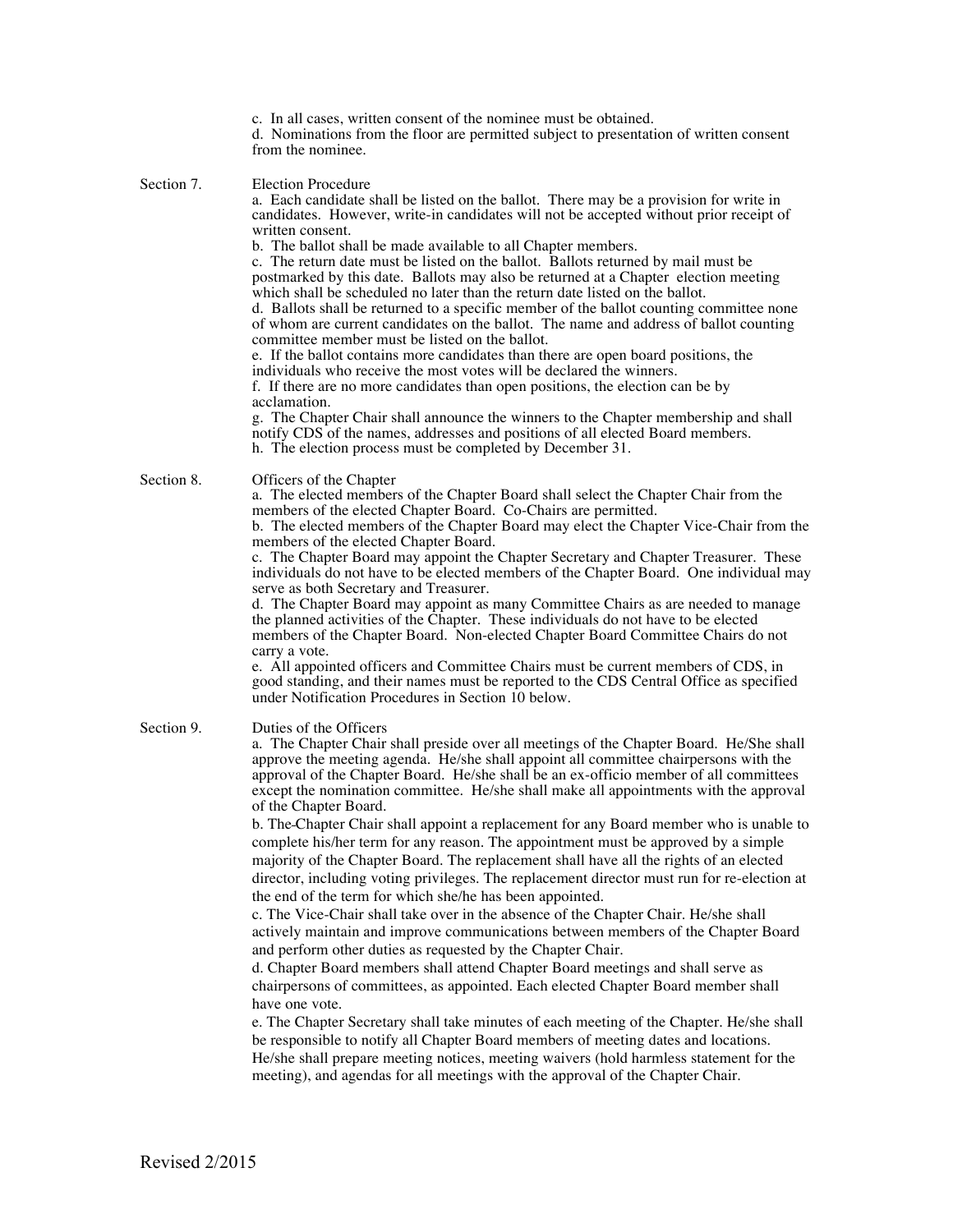f. The Chapter Treasurer shall handle all funds received and paid out by the Chapter. He/she shall bank funds in a bank approved by the Chapter Board. He/she shall maintain a complete record of all business transactions and be prepared to report on the financial status of the Chapter at all times, to both the Chapter Board and membership and to the CDS Executive Board. He/she is responsible for preparation of the year end report required by the CDS Treasurer.

g. Each officer at the expiration of his/her term of office, or upon resignation, shall transfer all records pertaining to his/her office to the succeeding officer within two weeks.

Section 10. Duties of the Chapter Board

a. The Chapter Board shall hold a minimum of one business meeting each year and shall hold as many additional meetings as are necessary to conduct the business of the Chapter. b. It shall be the duty of the Chapter Board to conduct all business of the Chapter between meetings of the Membership.

c. All meetings shall be open to any CDS member in good standing, with the exception of closed meetings which should be held only when there are sensitive personnel or monetary matters to discuss. Minutes of all meetings must be kept.

d. Minutes must be maintained and published with the exception that minutes of closed meetings are not to be published. All minutes, including any closed or executive sessions, must be made available to the CDS Executive Board and CDS State officers, on request

Section 11. Financial Management. Each Chapter shall establish and manage its own bank account subject to audit and review by the CDS Executive Board. All Chapter functions must be financed through the CDS Chapter's bank account. Accurate records must be maintained and a yearly financial report must be filed with the CDS Treasurer. The CDS Tax ID number must appear on all Chapter accounts. Two approved signatories on the Chapter account (the Chapter Chair and the Chapter Treasurer) are required. a. The Chapter Board shall expend those funds deemed necessary to carry on the activities of the Chapter. b. All Chapter financial matters will be made available upon request to the CDS State Treasurer and the CDS State Board. c. A Chapter may retain an ATM Debit card associated with its bank account Section 12. State Reporting Requirements. In January of each year, the Chapter is responsible for reporting to the CDS Central Office the following:

a. A signed code of conduct by the chapter chair and chapter board members. If the chapter chair or chapter board member is found to be in violation of the code of conduct, they can be reviewed and found not in good standing.

b. A completed statement of Chapter finances (by January 31), using the form provided by the CDS Central Office or CDS Treasurer.

c. A complete list of current Chapter Officers.

d. A report on the previous year's activities including: number of meetings held, number of activities held, and description of activities held.

e. A list of activities planned, including dates, locations and name/contact information for person responsible.

Section 13. Dissolution. If at any time the Chapter dissolves, any funds remaining in the treasury shall be distributed to the California Dressage Society.